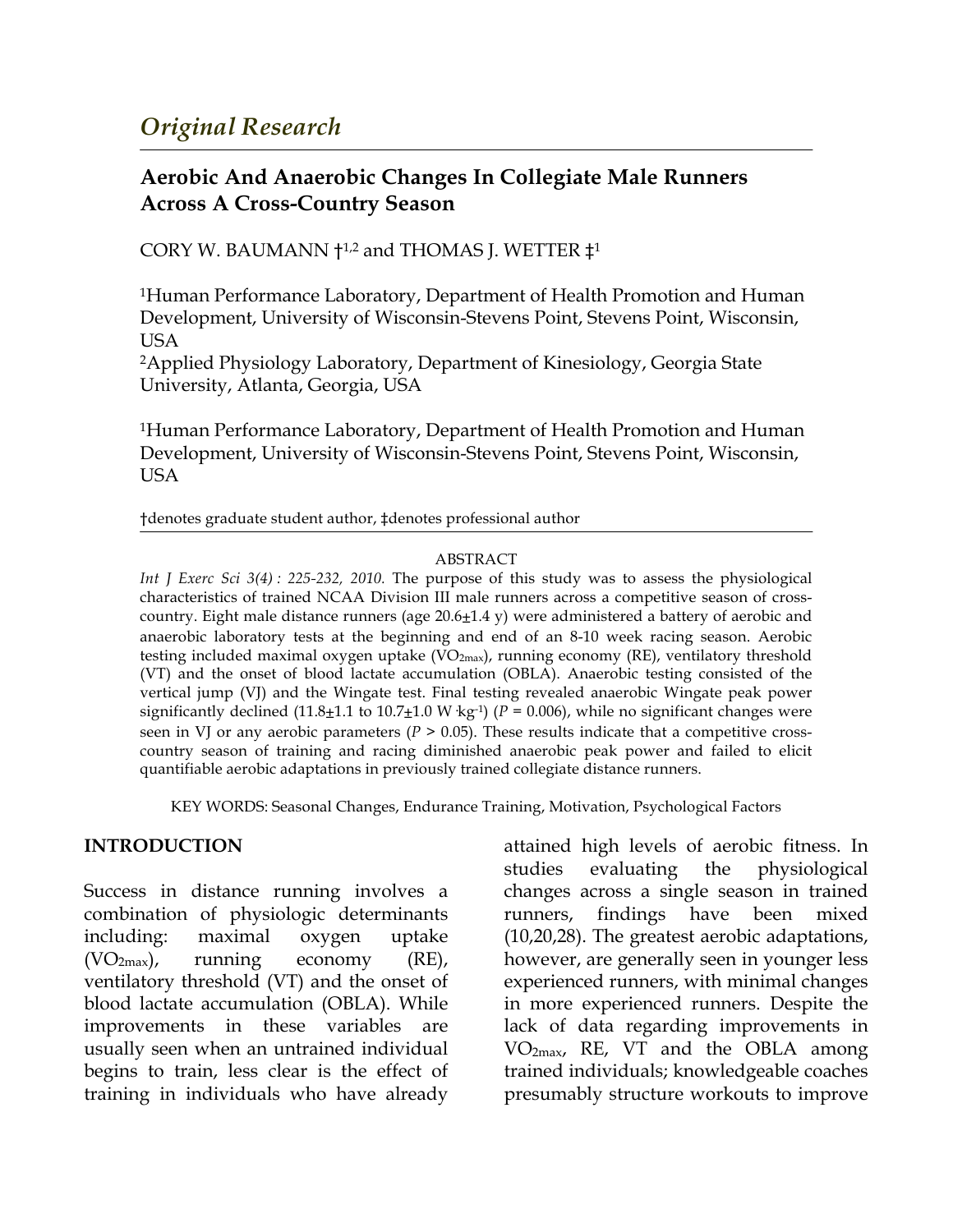one or more of the above and thus enhance race performance. Common training workouts include easy running for longer than race distance, tempo or "threshold" runs and above race pace interval training. The scientific research is ambiguous about the influence of these training methods on increasing VO2max, RE, VT or the OBLA in highly trained athletes (17).

In addition to the factors traditionally associated with endurance performance, anaerobic power and/or capacity might play a crucial role especially in team racing events where a finishing kick may be used to pass a runner on an opposing team. Prior research has shown that the finishing order of a race could be determined by which athlete had the greatest anaerobic system to assist in a finishing sprint (4,12). Little research is available about changes in anaerobic power during a season of competitive training. One study using isolated single muscle fibers taken from male collegiate cross-country runners found that the peak power of myosin heavy chain type I fibers declined after a season of competitive training and tapering (10); however, it is not clear if such an effect would correspond to any changes in whole muscle power output.

Therefore, the purpose of this study was to assess the physiological characteristics of National Collegiate Athletic Association (NCAA) Division III male runners across a competitive cross-country season.

## **METHODS**

## *Subjects and Training Program*

Eight male NCAA Division III crosscountry runners (20.6±1.4 y), were recruited one week prior to the beginning of their

cross-country season. The subjects had  $8.5\pm1.4$  y (range 6-11 y) of competitive running experience and all had completed a preseason 5-km time trial within the range of 15:09 min:s to 15:39 min:s. Descriptive characteristics of the subjects are shown in Table 1. For the month prior to the start of the season, the runners had individually trained at high volume  $(112.6 \pm 18.3)$ km week-1); a typical week consisted of one 15-25 minute tempo run at  $80-85\%$  VO<sub>2max</sub> and 5-6 long runs at a moderate intensity. During the season, intensity increased and volume significantly decreased to 84.3±16.6 km week<sup>-1</sup> ( $P = 0.003$ ). The in-season regimen included 1-2 weekly training sessions at tempo or "threshold" pace and/or  $VO<sub>2max</sub>$  pace. Prescribed velocities were based on the subjects' 5-km time trial; all training sessions were planned and adjusted by the team's head coach. Competitive 8-km races were generally run every other weekend. Training sessions varied from week to week and were altered to taper for qualifying races. All subjects completed a medical history questionnaire, an informed consent and were free of any medical limitations. Approval was granted by the University of Wisconsin-Stevens Point Institutional Review Board for the Protection of Human Subjects.

## *Procedure*

Tests were conducted twice (8-10 weeks apart); at the start and end of the season. Before each testing period the subjects completed a questionnaire regarding training distance, a rating of difficulty during their last race and rating of perceived fitness (0-10 scale, with 10 being the most difficult and the highest fitness level). Tests were completed within a 3-day period, with the 2nd day used as a rest period. Height, weight, RE, and VO<sub>2max</sub>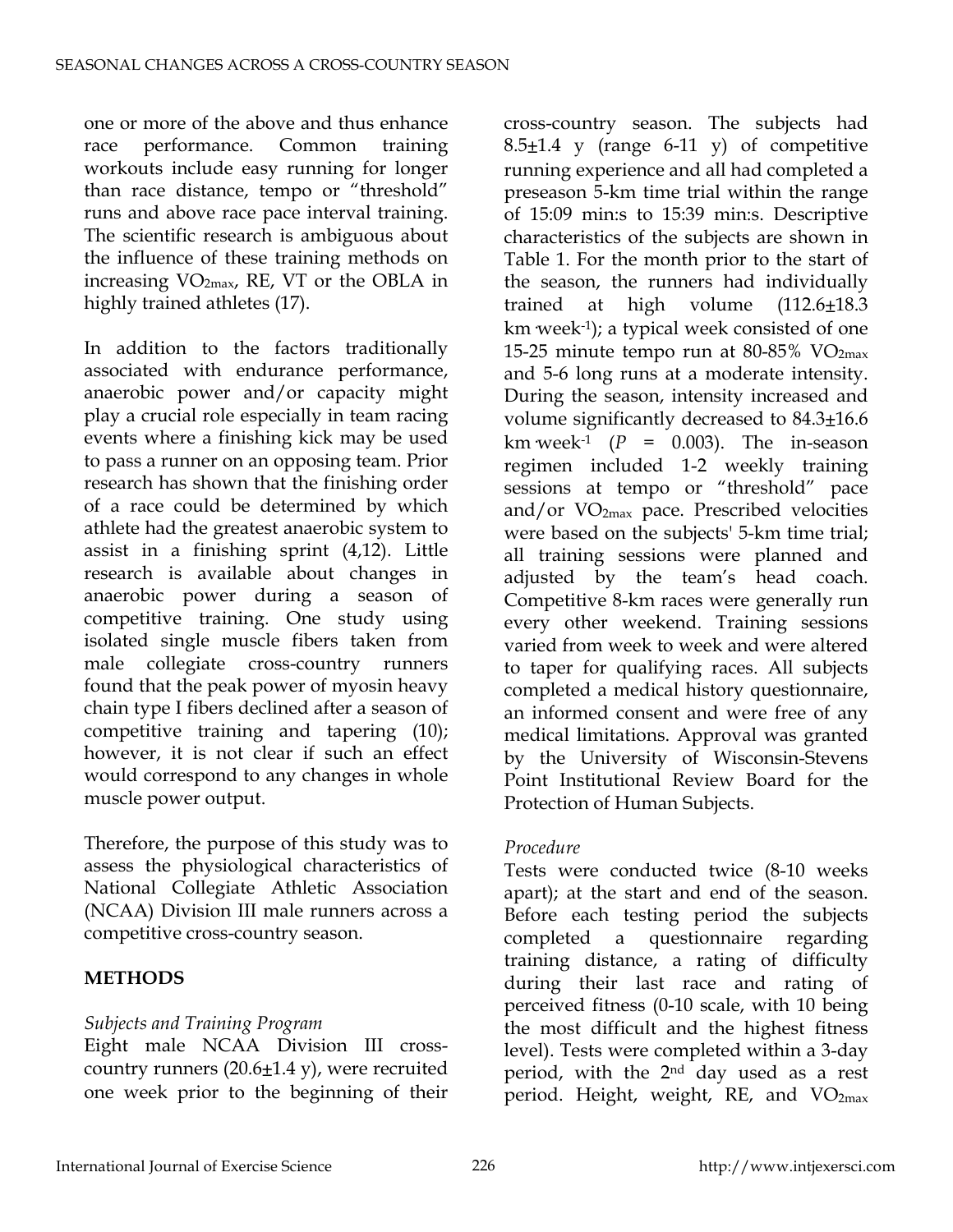were measured on Day 1; body composition and anaerobic characteristics on Day 3. Running tests were conducted on a motor-driven treadmill (TMX425C Full Vision Inc., Newton KS). Subjects wore a Hans Rudolph Vmask and expired and inspired concentrations of oxygen and carbon dioxide were continuously collected using a calibrated Sensormedics Vmax 29 analyzer. Subjects wore Polar monitors to measure heart rate (HR) and rated their perceived exertion (RPE) using the Borg 6- 20 scale (3). Body composition was measured using a 3-site (chest, abdomen, thigh) skinfold technique and done in accordance with ACSM guidelines (1).

| Variable               | <b>Start of Season</b> | End of Season  |
|------------------------|------------------------|----------------|
| Height (cm)            | $181.0 + 5.9$          |                |
| Mass (kg)              | $69.9 + 6.0$           | $70.2 + 6.4$   |
| Body Fat (%)           | $6.4 + 2.3$            | $6.4 + 2.3$    |
| Distance Ran/Week (km) | $112.6 + 18.3$         | $84.3 + 16.6*$ |

\*Significant difference ( $P < 0.05$ )

#### *Aerobic Measures*

Running economy (RE) was conducted at two standardized running velocities on a level grade (0%). After a warm up, subjects ran for 5 minutes each at 16.1 km h<sup>-1</sup> and 19.3 km  $h^{-1}$ . Oxygen uptake (VO<sub>2</sub>) and HR during the final 3 minutes of each trial were recorded and averaged. Subjects reported RPE at the end of the 3<sup>rd</sup> and 5<sup>th</sup> minutes. After recovery from the RE test (> 60min), VO2max, VT, and OBLA were determined using an incremental protocol with stages of 2 min. Speed gradually increased to 19.3

| Variable                                   | <b>Start of Season</b> | End of Season |
|--------------------------------------------|------------------------|---------------|
| Maximal Test                               |                        |               |
| $VO2max$ (ml kg -1min <sup>-1</sup> )      | $71.9 + 4.6$           | $71.9 + 3.2$  |
| $HR$ (beats $min^{-1}$ )                   | $194 + 4$              | $196 + 4$     |
| Blood Lactate (mmol·L-1)                   | $10.0 + 2.9$           | $9.4 + 1.8$   |
| Duration (min: s)                          | 12:20+0:41             | $12:26+0:46$  |
| $VT$ (% $VO2max$ )                         | $76.7 + 6.5$           | $78.0 + 5.6$  |
| OBLA (%VO <sub>2max</sub> )                | $94.3 + 3.3$           | $93.9 + 2.6$  |
| Running Economy at 16.1 km h <sup>-1</sup> |                        |               |
| $VO2$ (ml $kg-1min-1$ )                    | $52.5 + 2.4$           | $54.2 + 3.0$  |
| $VO2$ (% $VO2max$ )                        | $73.3 + 6.0$           | $75.4 + 3.9$  |
| HR (beats min-1)                           | $159 + 6$              | $161 + 7$     |
| RPE (Borg scale)                           | $10 + 1$               | $10 + 1$      |
| Running Economy at 19.3 km h <sup>-1</sup> |                        |               |
| $VO2$ (ml kg $-lmin-1$ )                   | $64.5 + 3.4$           | $65.0 + 2.8$  |
| $VO_2$ (% $VO_{2max}$ )                    | $90.2 + 8.2$           | $90.6 + 3.4$  |
| HR (beats min-1)                           | $179 + 5$              | $182 + 5$     |
| RPE (Borg scale)                           | $14 + 1$               | $14 + 1$      |

km·h-1 followed by increases in grade (up to 7%). At the end of each stage HR, RPE and blood lactate levels were recorded. VO2max was recorded as the highest 30-s value. Ventilatory threshold (VT) was determined using the following criteria: 1) an increase in  $V_E/VO_2$  without an increase in  $V_E$  /VCO<sub>2</sub> and 2) an increase in  $F_{EO2}$ without a decrease in  $F_{ECO2}$  (26). Blood lactate levels were obtained using a Lactate Plus Analyzer (NOVA Biomedical, Waltham MA), via finger prick during the test with subjects continuing to run. The OBLA was defined as a blood lactate level of 4 mmol  $L^{-1}$  (23).

#### *Anaerobic Measures*

Vertical jump was measured using a Vertec Tester (Power Systems 22550, Knoxville TN). Subjects first recorded a maximal reach score with their dominate arm, then standing in a flat footed position with feet shoulder width apart, subjects jumped at a maximal intensity using their dominate arm. Vertical jump (VJ) scores were calculated by subtracting the jump from the reach and the best of two jump trials was used. A 30-s Wingate protocol was used to assess peak power (PP), average power (AP), minimum power (MP) and power drop (PD) outputs using a Monark cycle ergometer (Ergomedic 894 E Peak Bike). Subjects warmed up for 2 minutes at a low intensity effort and performed one short sprint before the start of the test. The brake weight corresponded to 0.09 kg per kg of body mass and remained constant for both testing periods regardless of any weight changes within the subjects.

#### *Data Analysis*

Data were analyzed using a paired *t* test to compare the pre vs. post-season measurements. Data are reported as a mean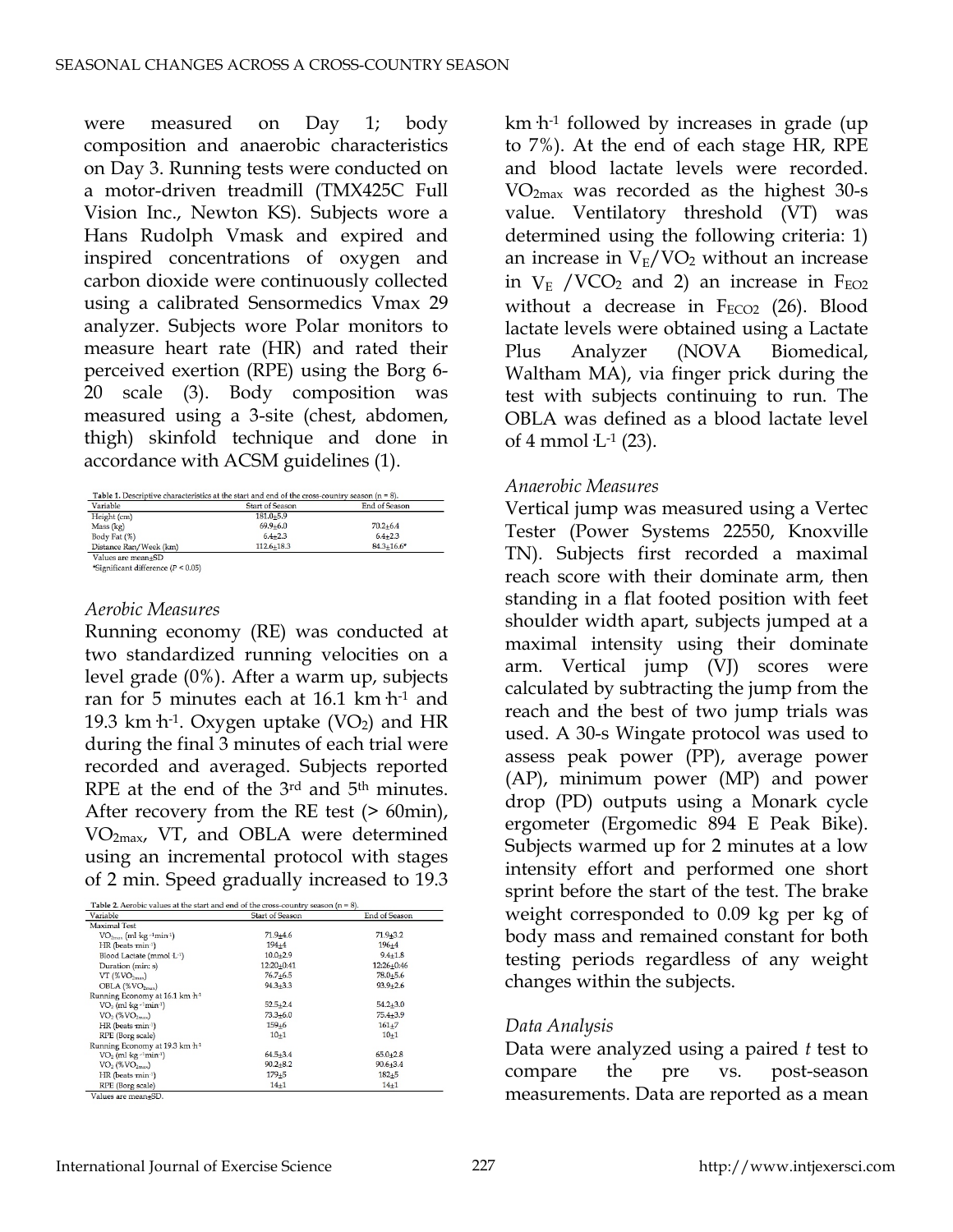and standard deviation (SD) unless stated otherwise. A *P* value of < 0.05 was used to establish significance.

## **RESULTS**

Over the course of the 8-10 week competitive season, there were no significant changes in body mass or percent body fat. Subjects rated the last race as significantly more difficult than the first race of the season  $(8.3\pm0.7)$  to  $9.4\pm1.2$  rating of perceived difficulty)  $(P = 0.04)$ . There were no significant changes in  $VO<sub>2max</sub>$ , RE, VT or the OBLA. Values are reported in Table 2.

| Variable                                 | <b>Start of Season</b> | End of Season |
|------------------------------------------|------------------------|---------------|
| Vertical Jump (cm)                       | $50.1 + 7.0$           | $49.2 + 7.8$  |
| Wingate Bike Test (W ·kg <sup>-1</sup> ) |                        |               |
| Peak Power                               | $11.8 + 1.1$           | $10.7 + 1.0*$ |
| Average Power                            | $8.6 + 0.9$            | $8.4 + 0.6$   |
| Minimum Power                            | $5.3 + 1.1$            | $5.7 + 0.8$   |
| Power Drop                               | $6.5 + 1.2$            | $5.0 + 1.2*$  |

Anaerobic values are reported in Table 3. At the end of the season PP was significantly lower  $(P = 0.006)$  and was apparent in all subjects (Figure 1). The decrease in PP averaged 8.9±5.9%. Because MP did not change, the PD was significantly less ( $P = 0.02$ ) at the end of the season. No significant changes were seen in AP or VJ.



Figure 1. Individual Wingate peak power at initial and final testing periods ( $P = 0.006$ ).

**DISCUSSION**

The purpose of this study was to determine the changes occurring after a season of cross-country racing among trained runners previously engaged in high mileage training. Peak anaerobic power dropped 9% from the initial testing period, while no significant changes occurred in VO2max, RE, VT, OBLA, body fat percentage or the VJ.

A primary goal of our research was to investigate changes that occur in high level athletes undergoing their typical training program. The subjects in the study were the 8 fastest finishers in a preseason 5-km time trial and all had competed the previous season (spring) in track with half achieving national provisional qualifying standards in distance events. Following the track season the subjects trained 3 months at high volume before the initial testing period. During the cross-country season, training shifted to lower volume, but higher intensity. At the end of the season the team achieved a 4th place finish at cross-country national Division III championships. Studies of a similar design have been conducted on female collegiate runners (28) and male adolescent runners (20). However, to our knowledge no studies have examined both aerobic and anaerobic changes in a group of highly competitive runners during a competitive season of training and racing.

The mean  $VO<sub>2max</sub>$  of our subjects was 71.9 ml·kg·<sup>1</sup>min<sup>-1</sup> (range of 67-80 ml·kg·<sup>1</sup>min<sup>-1</sup>); these values are common among highly trained endurance runners. Bulbulian, Wilcox and Darabos (4) reported that 12 NCAA Division I cross-country runners had a mean  $VO<sub>2max</sub>$  of 72.1 ml·kg<sup>-1</sup>min<sup>-1</sup> (range of  $66-76$  ml·kg<sup>-1</sup>min<sup>-1</sup>), likewise Scott et al. (22) recorded a mean  $VO<sub>2max</sub>$  of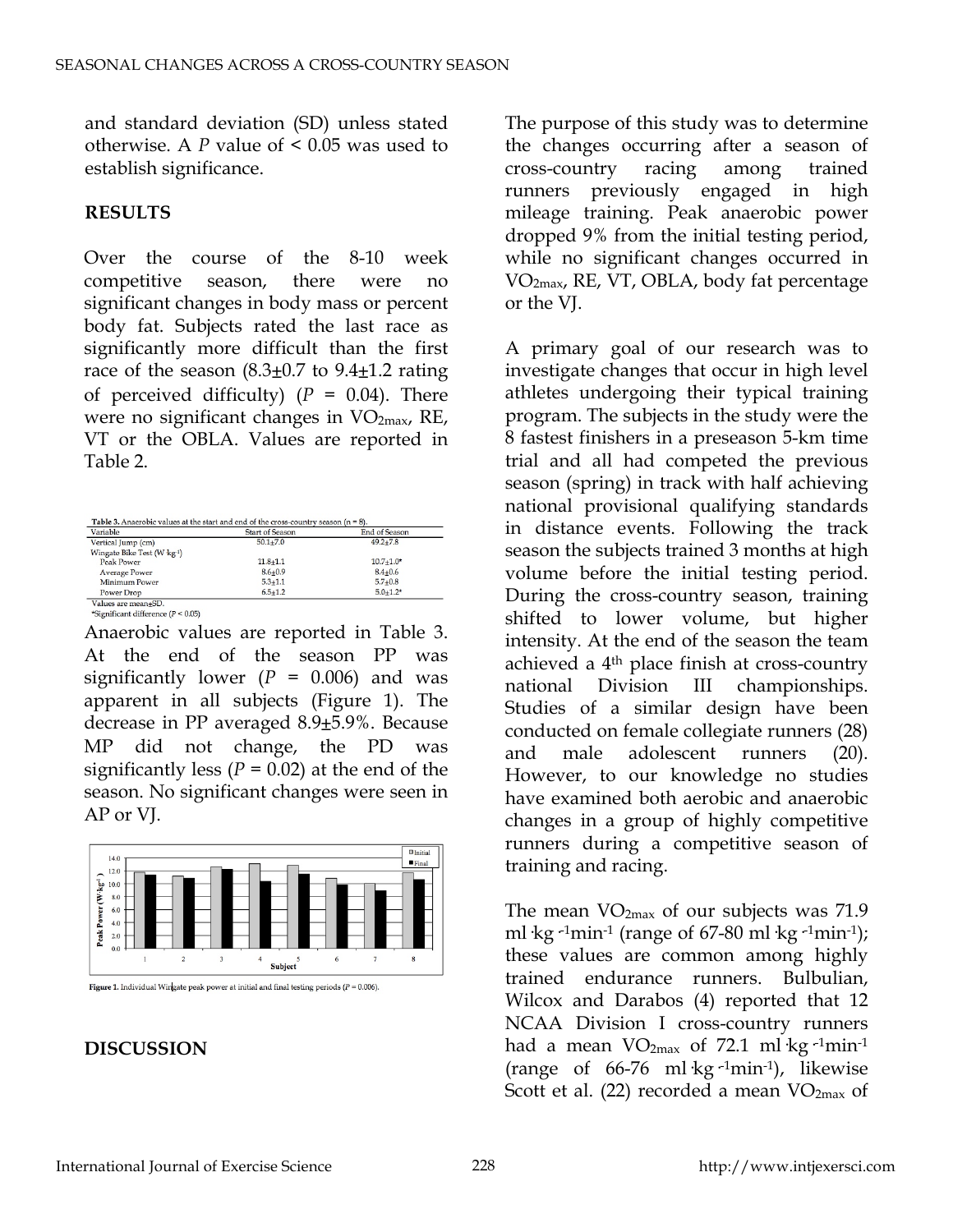70.9 ml·kg·-1min-1 in NCAA Division I track distance runners. No improvement in VO2max was seen at the end of the season. This absence of improvement in highly trained individuals has been previously documented (2,24). In a similar study design, Harber and colleagues (10) reported no significant change in  $VO<sub>2max</sub>$  (70.5 $\pm$ 0.7 to 71.7 $\pm$ 1.2 ml  $kg$ <sup>-1</sup>min<sup>-1</sup>) of 5 NCAA Division I runners after a competitive season of cross-country. Conversely, Plank, Hipp and Mahon (20) reported that VO<sub>2max</sub> increased significantly in adolescent runners after a season of cross-country. Some authors suggest that runners approaching their trainable limits need to train at high percentages of  $VO<sub>2max</sub>$  to enhance  $VO<sub>2max</sub>$ (16). The training intensity of the current subjects did increase over the course of the season and did include sessions at  $VO<sub>2max</sub>$ . In highly trained individuals, Ekblom (8) suggests that a plateau in  $VO<sub>2max</sub>$  can occur after several years of training. Whether the current subjects reached their trainable limit for VO2max enhancement cannot be determined from our study.

Running economy (RE) is a well established component of successful distance running (21). At  $16.1 \text{ km/h}$ <sup>1</sup>, our runners were slightly less economical (3-6%) compared to previous research of sub-elite to elite endurance runners (5,6). Few studies have tested RE at 19.3 km  $h^{-1}$  as this is above the steady state level of most runners. We chose this speed to mimic the average velocity of our subjects in their 8-km race. Using the prediction equations of Daniels's and Daniels's (7) our runners consumed ~6% more oxygen at this speed when compared with elite runners, yet were more economical when compared with equations developed for the general public (1). No change was seen in RE at the end of the

season. While some have reported changes in RE in moderately trained recreational runners (9) and highly trained endurance runners (2) after the addition of supplementary training, Wilcox and Bulbulian (28) found that RE did not change in 7 collegiate females over the course of their cross-country season. Jones and Carter (14) suggest that 8-10 weeks of training may be too short for measurable improvements in RE, especially in already trained individuals.

Successful training programs cause a rightward shift of VT and the OBLA to higher power outputs or running speeds, this adaptation allows for a higher sustained absolute and relative exercise intensity (14). Previous research in distance runners has found values for VT or OBLA that were similar (27), higher (4), or lower (24) when compared with our subjects. Reported values may differ as a result of the treadmill testing protocols used (25). No significant changes to VT and the OBLA occurred from the beginning to the end of the season in our runners. This contrasts with a trend  $(P = 0.057)$  for lower submaximal blood lactate levels following a cross-country season that was seen in trained male adolescent runners (20), but is consistent with other findings of no changes despite the incorporation of training at the velocity associated with OBLA (2,24). Research into the most effective intensity that causes enhanced VT and the OBLA is unknown (17). Because the subjects added weekly workouts at high intensities during the course of the season the lack of improvement could be attributed to an insufficient time between the testing periods or the attainment of an improvement plateau; both reasons were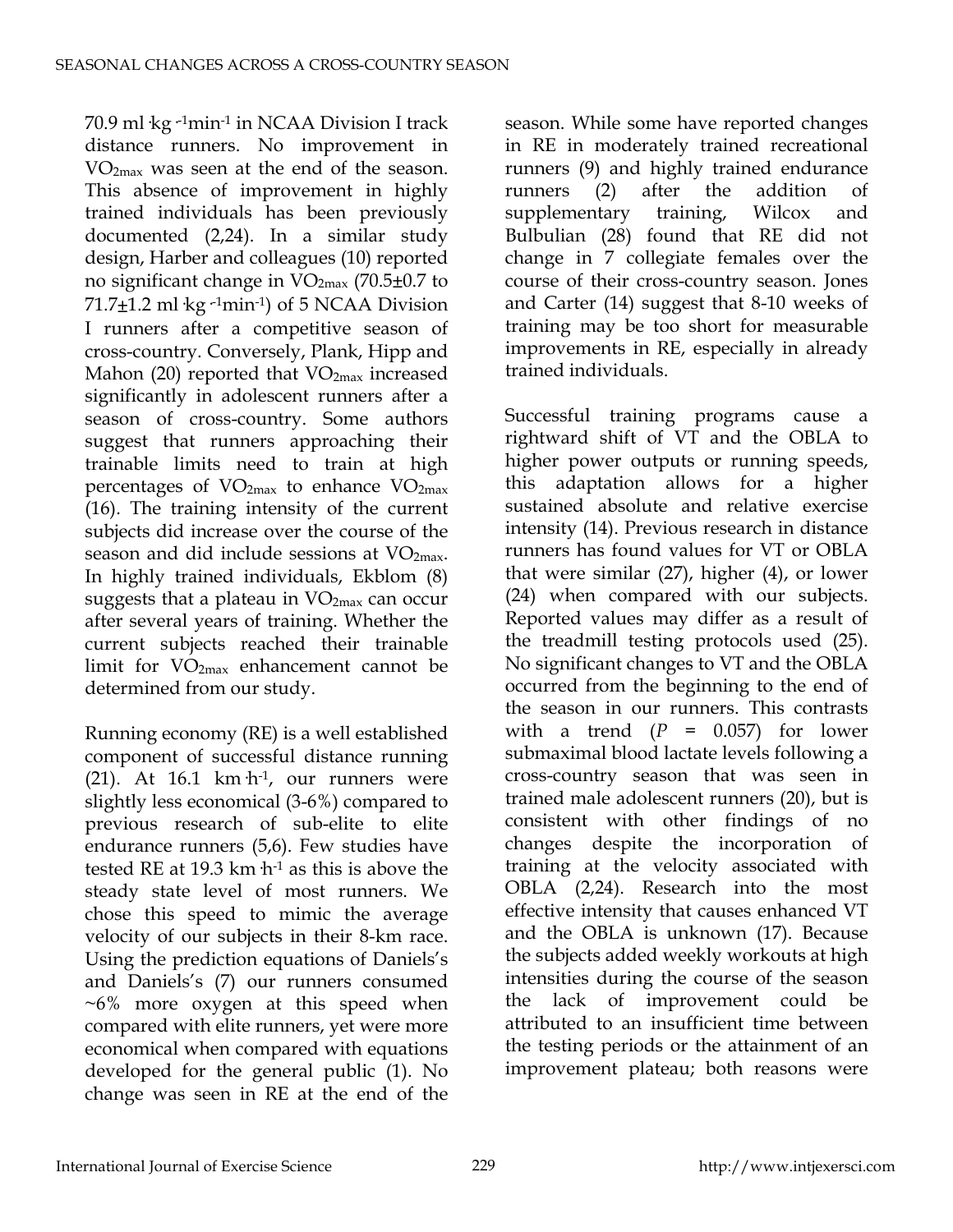previously stated for the absence of change in VO2max and RE.

Although the aerobic parameters discussed previously are important determinants of endurance performance; one's ability to produce ATP anaerobically may also be vital, as during a pass or final sprint of a race and may be an effective discriminator of performance when comparing an aerobically homogeneous group of endurance runners (4,12). We assessed anaerobic power using a VJ and Wingate test. Vertical jump values of the subjects were nearly 20% higher than what Houmard and colleagues (12) reported in 10 well-trained, but older (mean age 32) distance runners (VO<sub>2max</sub> = 62 ml ·kg <sup>-1</sup>min- $1$ ), ~50 cm compared to ~40 cm. Wingate PP averaged  $11.2 \pm 1.2$  W·kg<sup>-1</sup>, a value comparable to the  $11.7\pm2.3$  W  $kg^{-1}$  recorded by 6 national level 5-km and 10-km track specialists (13), where as Scott et al. (22) reported higher values in 4 NCAA Division I track distance runners  $(13.2 \pm 0.66 \text{ W kg}^{-1})$ . After the cross-country season PP dropped significantly and VJ appeared to decline by 1.8%, but was not significant. Kraemer and colleagues (15) reported a non-significant decrease in PP after 8 fit individuals performed 12 weeks of high intensity endurance training. We did not assess the mechanism(s) responsible for the decline in anaerobic power. Others however (10), using an isolated muscle fiber technique reported that peak power of slow-twitch myofibers were 39% lower after a competitive cross-country season in collegiate runners. It was concluded that the added interval training and racing of the competitive season diminished absolute and normalized power particularly in slowtwitch myofibers and had no effect on fasttwitch myofibers. The extent to which the

decreased power in isolated fibers influenced the whole muscle power output was not determined (10). The current study's findings would be in line with a decline in the whole muscle power output. Harber et al. (10) speculated that a drop in power would not be a limiting factor in performance and that sustained submaximal power outputs are essential in distance running. For the runners in the current study, average power (AP) did not change across the season despite the decrease in PP. Clearly; more research is needed to examine changes in anaerobic parameters and those effects on the performance of endurance athletes.

In addition to the physiological variables measured; psychological or motivational factors may also influence performance (19). Tolerating fatigue at the end of a race often requires great mental concentration; this effort may be used to activate muscle fibers that are not easily recruited to compensate for fatigued muscle fibers. Hopkins and Hewson (11) suggest that most of the differences in performance variability probably arise from differences in competitive experience and attitude toward competing. In the current study 2 subjects reported a feeling of lower fitness after the competitive season, while the remaining 6 felt they maintained their initial fitness or obtained a higher fitness  $(7.8\pm0.9)$  to  $8.5\pm1.1$  rating of perceived fitness) (*P* = 0.14). Furthermore, the subjects' perceived the last race of the season to be more difficult than the first; this finding could be interpreted to mean the subjects ran harder during the end of the season. Therefore, increasing runners' motivation or psychological attitudes towards training and racing may be vital to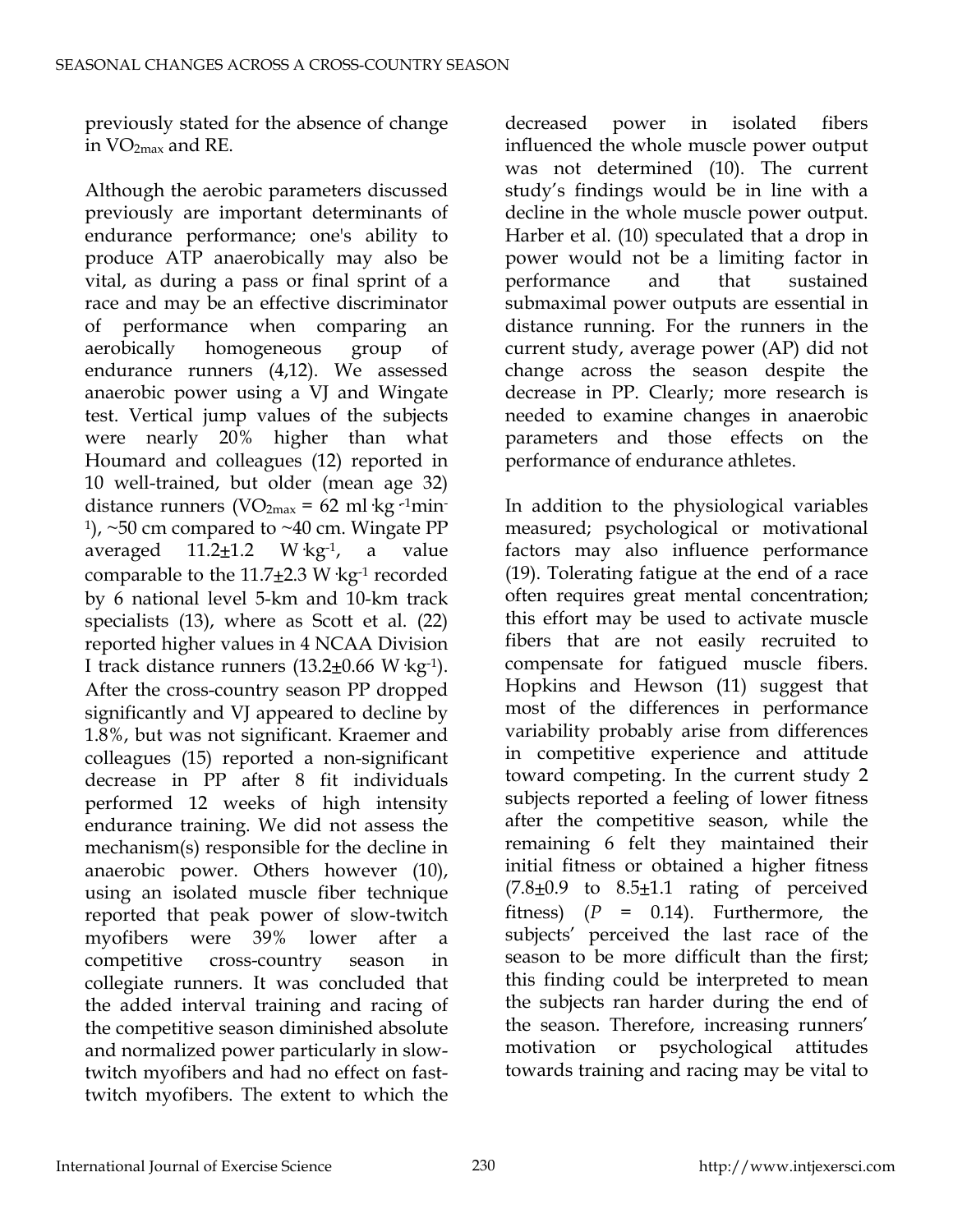success when physiological characteristics have reached obtainable limits.

The "real-life" design of our research study has some important limitations. The sample size is relatively small, thereby reducing statistical power. The team coach issued workouts and therefore the "training stress" likely differed between the subjects since training volume, intensity, and competition in races was individualized. Some subjects also added strength training during the season. There is research to show that strength training could improve RE by allowing the muscles to utilize more elastic energy and reduce the amount of energy wasted in braking force (18,21). Not all subjects did the final testing period during the same week due to the fact that only 6 of the subjects were allowed to compete in the final race of the season. The final testing for the 6 individuals was done 2 to 4 days following the national crosscountry race and it is possible that some subjects may have been fatigued or not fully recovered.

In summary, following a competitive crosscountry season, Wingate PP was reduced, and  $VO<sub>2max</sub>$ , RE, VT and the OBLA were unchanged. It is possible the test measurements were not sensitive enough to detect small changes or that 8-10 weeks was an insufficient amount of time to elicit quantifiable results. It could be speculated that though aerobic measures were unchanged, the competitive season resulted in changes to the runners' attitudes towards racing, motivation and/or other physiological factors that may be vital to distance running success.

#### **ACKNOWLEDGMENTS**

The authors would like to thank the runners of the University of Wisconsin-Stevens Point cross-country team who participated in this study. All testing was conducted at the: Human Performance Laboratory, Department of Health Promotion and Human Development, University of Wisconsin-Stevens Point, Stevens Point, Wisconsin, USA.

Corresponding Author: Cory W. Baumann, Department of Kinesiology, Georgia State University, Atlanta, GA 30302, Cell: (608) 780-1154, Fax: (404) 413-8053, cbaumann1@student.gsu.edu.

#### **REFERENCES**

- 1. American College of Sports Medicine (ACSM). *ASCM's Guidelines for Exercise Testing and Prescription,* 7th ed. Philadelphia, PA: Lippincott, Williams and Wilkins, 2006.
- 2. Billet LV, Flechet B, Petit G, Muriaux G, Koralsztein PJ. Interval training at VO<sub>2max</sub>: effects on aerobic performance and overtraining markers. *Med. Sci. Sports Exerc.* 31:156-163, 1999.
- 3. Borg GAV. Psychophysical bases of perceived exertion. *Med. Sci. Sports Exerc.* 14:377-381, 1982.
- 4. Bulbulian R, Wilcox AR, Darabos BL. Anaerobic contribution to distance running performance of trained cross-country athletes. *Med. Sci. Sports Exerc.* 18:107-113, 1986.
- 5. Conley DL, Krahenbuhl, GS. Running economy and distance running performance of highly trained athletes. *Med. Sci. Sports Exerc.* 12:357-360, 1980.
- 6. Costill DL, Thomason H, Roberts E. Fractional utilization of the aerobic capacity during distance running. *Med. Sci. Sports Exerc.* 5:248-252, 1973.
- 7. Daniels J, Daniels N. Running economy of elite male and elite female runners. *Med. Sci. Sports Exerc.* 24:483-489, 1992.
- 8. Ekblom B. Effect of physical training on oxygen transport system in man. *Acta Physiol. Scand.* 328:1-45, 1969.
- 9. Franch, Jesper, Madsen, Klavs, Djurhuus, Mogens S, Pedersen, Preden K. Improved running economy following intensified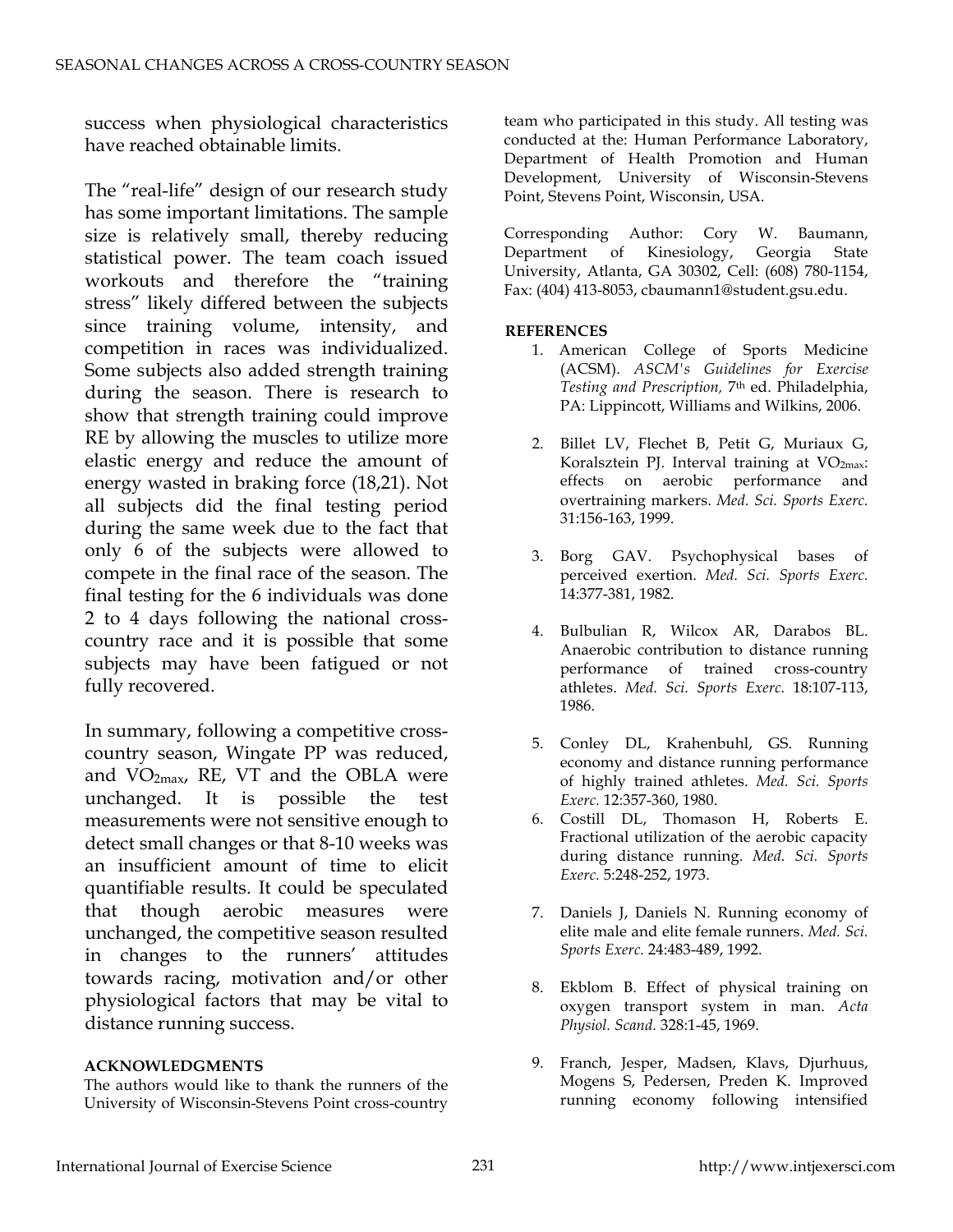training correlates with reduced ventilatory demands. *Med. Sci. Sports Exerc.* 30:1250- 1256, 1998.

- 10. Harber MP, Gallagher PM, Creer AR, Minchev KM, Trappe SW. Single muscle fiber contractile properties during a competitive season in male runners. *Amer. J. Physiol.* 287:R1124-R1131, 2004.
- 11. Hopkins WG, Hewson DJ. Variability of competitive performance of distance runners. *Med. Sci. Sports Exerc.* 33:1588-1592, 2001.
- 12. Houmard JA, Costill DL, Mitchell JB, Park SH, Chenier TC. The role of anaerobic ability in middle distance running performance. *Eur. J. Appl. Physiol.* 62:40-43, 1991.
- 13. Jacob C, Zouhal H, Prioux J, Gratas-Delamarche A, Delamarche D. Effect of the intensity of training on catecholamine responses to supramaximal exercise in endurance-trained men. *Eur. J. Appl. Physiol.* 91:35-40, 2004.
- 14. Jones AM, Carter H. The effect of endurance training on parameters of aerobic fitness. *Sports Med.* 29:373-386, 2000.
- 15. Kraemer WJ, Patton JF, Gordon SE, Harman EA, Deschenes MR, Reyonlds K, Newton RU, Triplett TN, Dziados JE. Compatibility of high-intensity strength and endurance training on hormonal and skeletal muscle adaptations. *J. Appl. Physiol.* 78:976-989, 1995.
- 16. Laursen PB, Jenkins DJ. The scientific basis of high-intensity interval training: Optimising training programs and maximizing performance in highly trained athletes. *Sports Med.* 32:152-171, 2002.
- 17. Midgley AW, McNaughton LR, Jones AM. Training to enhance the physiological determinants of long-distance running performance: A review. *Sports Med.* 37:857- 880, 2007.
- 18. Millet GP, Jaouen B, Borrani F, Candau R. Effects of concurrent endurance and

strength training on running economy and VO(2) kinetics. *Med. Sci. Sports Exerc.* 34:429- 436 2002.

- 19. Noakes TD. Physiological models to understand exercise fatigue and the adaptations that predict or enhance athletic performance. A review. *Scand. J. Med. Sci. Sports* 10:123-145, 2000.
- 20. Plank DM, Hipp MJ, Mahon AD. Aerobic exercise adaptations in trained adolescent runners following a season of cross-country training. *Research in Sports Med.* 13:273-286, 2005.
- 21. Saunders PU, Pyne DB, Richard DT, Hawley JA. Factors affecting running economy in trained distance runners: A review. *Sport Med.* 34:465-485, 2004.
- 22. Scott CB, Roby FB, Timothy LG, Bunt JC. The maximally accumulated oxygen deficit as an indicator of anaerobic capacity. *Med. Sci. Sports Exerc.* 23:618-624, 1990.
- 23. Sjodin B, Jacobs I. Onset of blood lactate accumulation and marathon running performance. *Int. J. Sports Med.* 2:23-26, 1981.
- 24. Sjodin B, Jacobs I, and Svedenhag J. Changes in onset of blood lactate accumulation (OBLA) and muscle enzymes after training at OBLA\*. *Eur. J. Appl. Physiol.* 49:45-47, 1982.
- 25. Volkov H, Shirkavets R, Baulkevich V. Assessment of aerobic and anaerobic capacity of athletes in treadmill running. *Eur. J. Appl. Physiol.* 34:121-130, 1975.
- 26. Wasserman, K, Whipp BJ, Koyal SN, Beaver WL. Anaerobic threshold and respiratory gas exchange during exercise. *J. Appl. Physiol.* 35:235-243, 1973.
- 27. Withers RT, Sherman WM, Miller JM, Costill DL. Specificity of the anaerobic threshold in endurance trained cyclists and runners. *Eur. J. Appl. Physiol.* 47:93-104, 1981.
- 28. Wilcox A, Bulbulian R. Changes in running economy relative to  $VO<sub>2max</sub>$  during a cross-